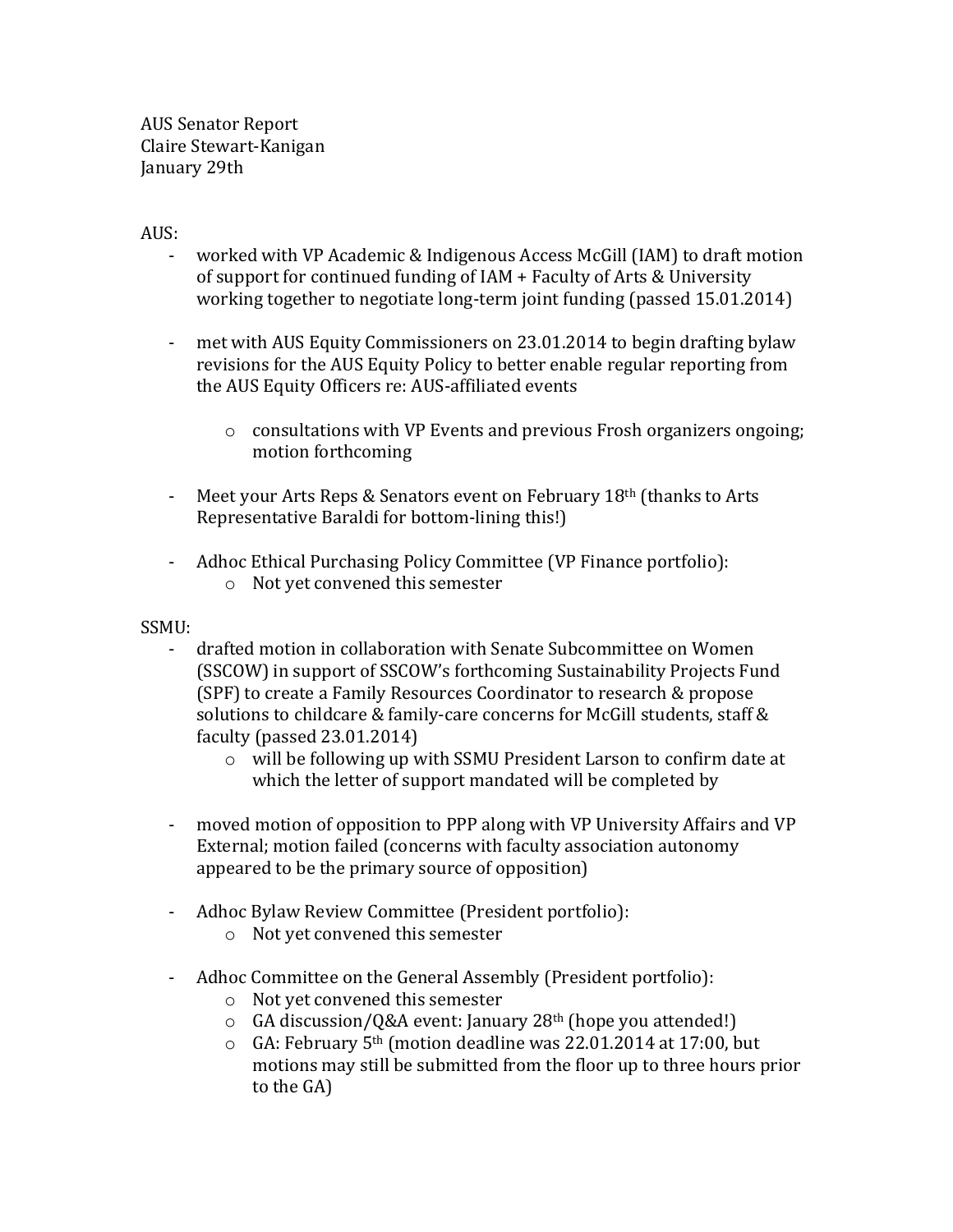## Senate:

- Drafted & submitted General Assembly motion re: revision of the Student Handbook to mandate inclusion of Academic Rights on course outlines with working group on Academic Rights within Senate Caucus including Senator Gholmieh
	- $\circ$  will be forwarding copy of motion to Deputy Provost of Student Life & Learning Dyens
- Asked question at 22.01.2014 session of Senate re: Indigenous access programs and projects  $+$  question of internal funding for IAM
	- $\circ$  Answer focused on current Indigenous-targeted initatives (SEDE, Aboriginal Education Coordinator, Aboriginal Outreach Coordinator, First Peoples House...); question re: IAM funding largely deflected (dependent on success of grant application...)
	- $\circ$  Spoke with Dean Manfredi following meeting re: joint University-Faculty funding from Ministry of Post-Secondary Education, Research & Technology grant; expressed possible interest depending on earmarking within grant
		- Will be forwarding the Dean a copy of motion re: IAM support passed at 15.01.2014 AUS council
- Senate Sub-Committee on Women (SSCOW):
	- $\circ$  Collaborated to draft motion re: committee-generated SPF application at SSMU; invited committee rep to SSMU council to present (motion passed)
- Sub-Committee on Equity for First Peoples:
	- o met on 21.01.2014
	- $\circ$  discussed plans for Indigenizing the academy projects (raising Haudenosaunee flag on National Aboriginal Day, on-campus Indigenous garden, relocating the Hochelaga Rock)
		- will be collaborating to draft supportive motions for both AUS and SSMU re: moving the rock  $&$  raising flag; invited committee reps to present & attend AUS & SSMU council when presented
- Sub-Committee on Equity for First Peoples Working Group on Traditional Territory Acknowledgement:
	- o met on 15.01.2014 & 20.01.2014; presented current proposal draft to Sub-Committee on 21.01.2014
	- $\circ$  personally consulted with representative from the Indigenous Advisory Circle at University of Winnipeg and Office of Indigenous Affairs at University of Victoria  $+$  co-coordinator of the UVic Indigenous Governance program
	- $\circ$  as a whole, committee consulted U of A, U of C, U of Lethbridge, Nippissing University, and Carleton thus far; consultations ongoing